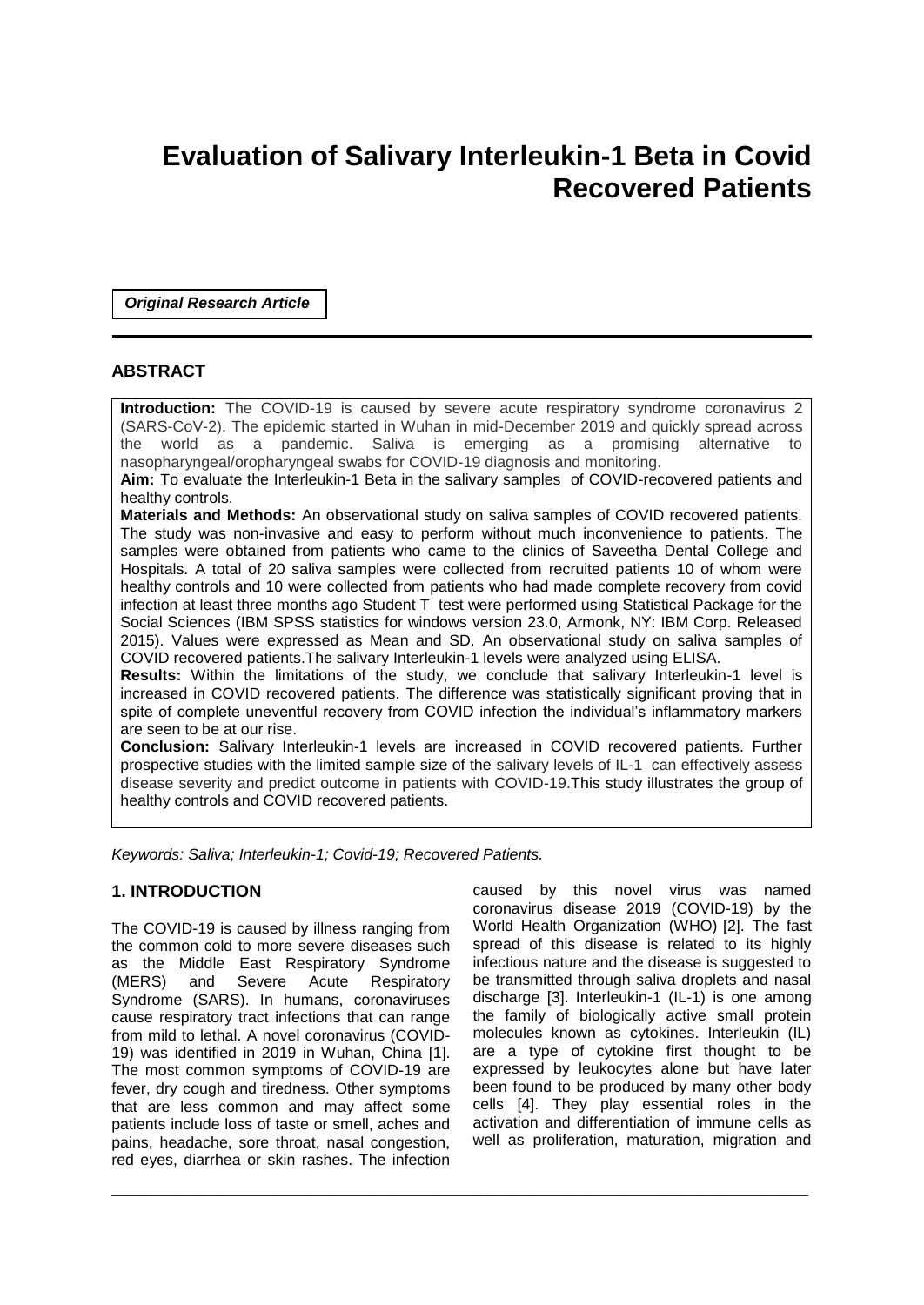adhesion. IL-1 has been implicated in the progression of several viral infections [5].

Saliva is a biological fluid in which SARS-CoV-2 can be found and for this reason saliva has been taken into consideration in the diagnosis of COVID-19. Saliva-based testing can be an alternative to the more widely used nasopharyngeal swabs for COVID-19 diagnosis and disease monitoring [6]. Collection of saliva can be done in several ways. The spitting out technique is the cheapest one and the saliva sample thus collected also includes nasopharyngeal/airway secretions. Salivary biomarkers associated with the development and progression of COVID-19 can allow a better distinction between asymptomatic, mild, moderate or advanced status of the disease [7]. Diagnosis of saliva-based viral infections depends on the presence of viral DNA, RNA, microRNA, antigens or host antibodies in saliva. The use of saliva-based SARS-CoV-2 testing offers several clinical advantages and is scientifically well-founded [8].

Interleukin-1 (IL-1) is the prototypic proinflammatory cytokine. There are two forms of IL-1, IL-1alpha and IL-1beta and in most studies, their biological activities are indistinguishable. IL-1 affects nearly every cell type, often in concert with another pro-inflammatory cytokine, tumor necrosis factor (TNF) [9].IL-1β is a proinflammatory cytokine that not only mediates immune responses during infection and inflammation, but also has a role in acute and chronic auto inflammatory diseases. Cytokines are vital in regulating immunological and inflammatory responses. Among them, IL-1 is the most important type. IL-1 levels are closely linked to the severity of COVID-19 infection [10]. An increase in IL-1 levels signifies respiratory dysfunction and cytokine-mediated lung damage caused by COVID-19 infection. This study is needed as IL-1 levels may be significant in identifying disease progression among COVID-19-infected patients and IL-1 has been proven to be a good biomarker [11]. The aim of the study is to evaluate the variation in the salivary Interleukin-1 levels among the COVID recovered patients and healthy controls.

# **2. MATERIALS AND METHODS**

# **2.1 Study Design and Setting**

An observational study on saliva samples of COVID recovered patients. The study was noninvasive and easy to perform without much inconvenience to patients. However, the sample

size was limited. The samples were obtained from patients who came to the clinics of Saveetha Dental College and Hospitals. 20 samples were collected in an unbiased manner using randomized sampling. Validation was done by an expert pathologist.

# **2.2 Patients Selection and Recruitment**

The samples were recruited from the COVID recovered patients. Clinical history was collected from COVID recovered patients. It was also ensured that patients with systemic comorbidities or terminally ill patients were not included for the study. All the patients included in the study belonged to the same ethnic group of Tamil Nadu. Informed consent was obtained from the patients for inclusion in the study and it was also ensured that the patients anonymity was maintained. All the patients completed a questionnaire covering medical, residential, and occupational history.

# **2.3 Variables**

Dependent variable was salivary Interleukin-1 level whereas independent variables were age and sex of the patient. Salivary Interleukin-1 and age were expressed as pg/ml and years respectively.

# **2.4 Sample Collection**

A total of 20 saliva samples were collected from selected patients , ten were healthy controls and another ten were completely recovered from COVID three months ago. Unstimulated saliva from the patients was collected according to the protocol. Participants were initially asked to rinse their mouth with tap water prior to sampling, followed by collection of at least 5ml saliva from the mouth floor, deposited for 30 seconds and were stored in a sterile Eppendorf tube at -20°C.

# **2.5 Estimation of Salivary Interleukin-1**

Enzyme Linked ImmunoSorbent Assay was based on the competitive binding technique in which the Interleukin-1 present in the sample competes with a fixed amount of horseradish peroxide (HRP) - labeled salivary Interleukin-1 on a human monoclonal antibody. Standards and samples are pipetted into the wells and saliva present in a sample binds to the wells by the immobilized antibody. The wells were washed and a biotinylated anti-human salivary Interleukin-1 antibody was added. After washing away the unbound biotinylated antibody,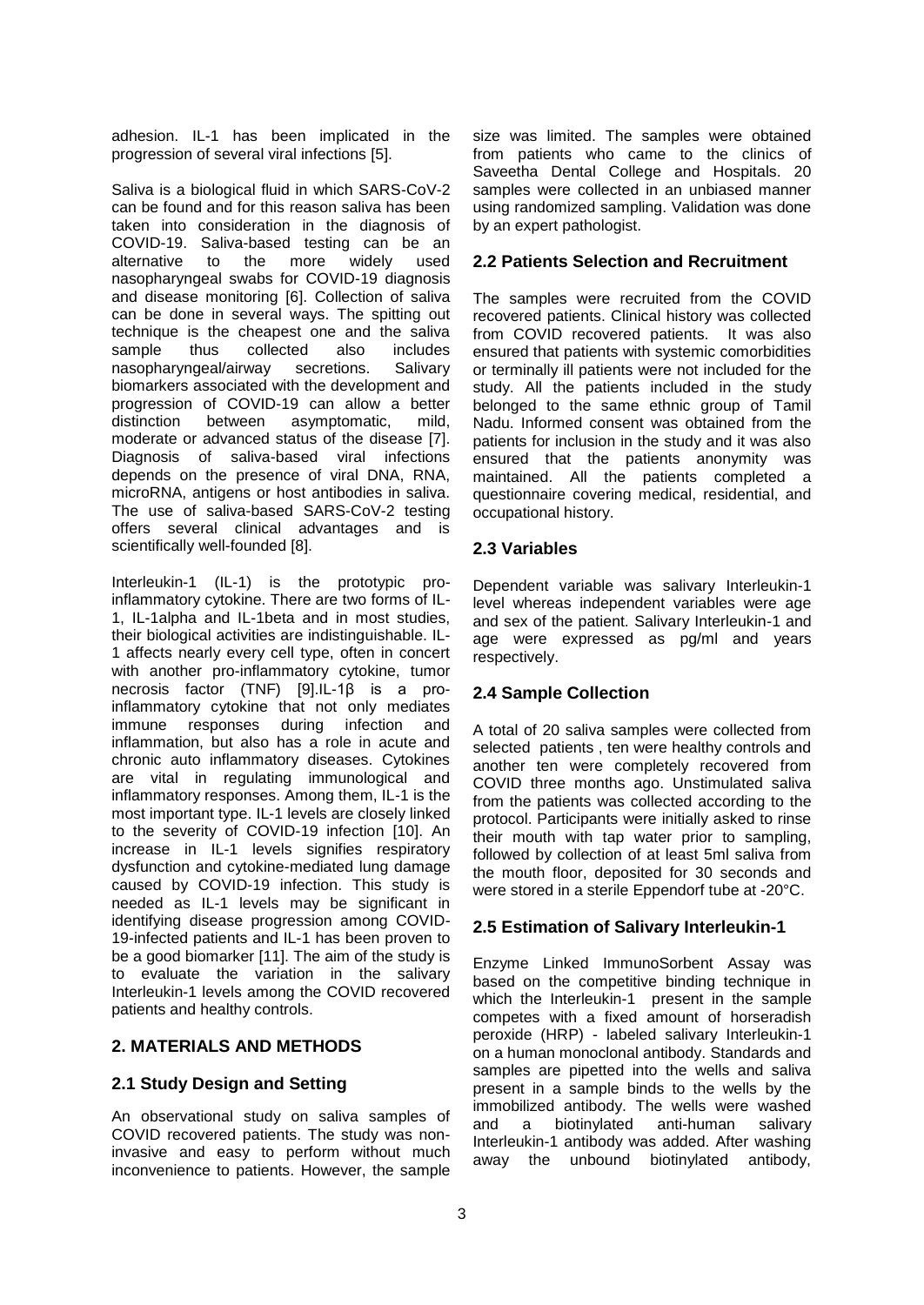Horseradish Peroxidase (HRP) conjugated streptavidin is pipetted to the wells. The wells were washed again, a Tetramethylbenzidine (TMB) substrate solution was added to the wells and color developed in proportion to the amount of salivary Interleukin-1. The Stop Solution changes the color from blue to yellow, and the intensity of the color is measured at 450 nm.

# **2.6 Reagent Preparation**

All reagents and samples were brought to room temperature (18-25°C) before use. Also, Assay Diluent B (Item E) should be diluted to 5-fold with deionized or distilled water before use. For dilution of sample Assay Diluent A (Item D) should be used for dilution of serum and plasma samples. The suggested dilution for normal serum/plasma is 2 - 20 fold. For the preparation of the standard, a vial of Item C was briefly spun. 400 μL of Assay Diluent A (for serum/ plasma samples) was added into Item C vial to prepare 50ng/ml standard. The powder was dissolved thoroughly by a gentle mix. 15 μL Interleukin- 1 standard (50 ng/ml) was added from the vial of Item C, into a tube with 485 μL Assay Diluent A or 1X Assay Diluent B to prepare a 1,500 pg/ml standard solution. 400 μL Assay Diluent A or 1X Assay Diluent B was pipetted into each tube. 1,500 pg/ml standard solution was used to produce a dilution series (shown below). Each tube was mixed thoroughly before the next transfer. Assay Diluent A or 1X Assay Diluent B served as the zero standards (0 pg/ml). If the Wash Concentrate (20X) (Item B) contained visible crystals, it was warmed to room temperature and mixed gently until they dissolved. 20 ml of Wash Buffer Concentrate was diluted into deionized or distilled water to yield 400 ml of 1X Wash Buffer. Detection Antibody vial (Item F) was briefly spun before use. 100 μL of 1X Assay Diluent B (Item E) was added into the vial to prepare a detection antibody concentrate. This was then pipetted up and down to mix gently (the concentrate can be stored at 4°C for 5 days). The detection antibody concentrate should be diluted 80-fold with 1X Assay Diluent B (Item E) and used in relevant prior steps. The HRP-Streptavidin concentrate vial (Item G) was briefly spun and pipetted up and down to mix gently before use, as precipitates may form during storage. HRP-Streptavidin concentrate should be diluted 200-fold with 1X Assay Diluent B (Item E).

#### **2.7 Assay Procedure**

All reagents and samples were brought to room temperature (18-25°C) before use. samples were run in duplicate. Removable 8-well strips were labeled as appropriate for the experiment. 100 μL of each standard and sample was added into appropriate wells. These wells were then covered and incubated for 2.5 hours at room temperature with gentle shaking. The solution was discarded and washed 4 times with 1X wash solution. Each well was filled and washed with Wash Buffer (300 μl) using a Pipette. Complete removal of the liquid at each step is essential for good performance. After the last wash, any remaining wash buffer was removed by aspirating or decanting. The plate was inverted and blotted with clean paper towels. 100 μl of 1x prepared biotinylated antibody was added to each well. This was then incubated for 1 hour with gentle shaking. The solution was discarded and the wash was repeated. 100 μL of prepared Streptavidin solution was added to each well. This was then incubated for 45 minutes at room temperature with gentle shaking. The solution was discarded and the wash repeated. 100 μL of TMB One-Step Substrate Reagent (Item H) was added to each well and incubated for 30 minutes at room temperature in the dark with gentle shaking. 50 μl of Stop Solution (Item I) was added to each well and read at 450 nm immediately. The mean absorbance was calculated for each set of duplicate standards, controls, and samples, and the average zero standard optical density was subtracted. The standard curve was plotted using Sigma plot software, with standard concentration on the xaxis and absorbance on the y- axis. The best-fit straight line was drawn through the standard points. The minimum detectable dose of Human Interleukin-1 was determined to be 3pg/ml. The minimum detectable dose is defined as the analyte concentration resulting in an absorbance that is 2 standard deviations higher than that of the blank (diluents buffer).

# **2.8 Statistical Analysis**

In this study two statistical tests have been carried out, one is Student's t-test analysis to evaluate the Salivary levels of Interleukin-1 beta in COVID recovered patients. Statistical tests were performed using Statistical Package for the Social Sciences (IBM SPSS statistics for windows version 23.0, Armonk, NY: IBM Corp. Released 2015). Values were expressed as Mean and SD. The post COVID recovered patients (3 months) under the age group of 18-23 years (6 males and 4 females) were included in the study. The patients under medication and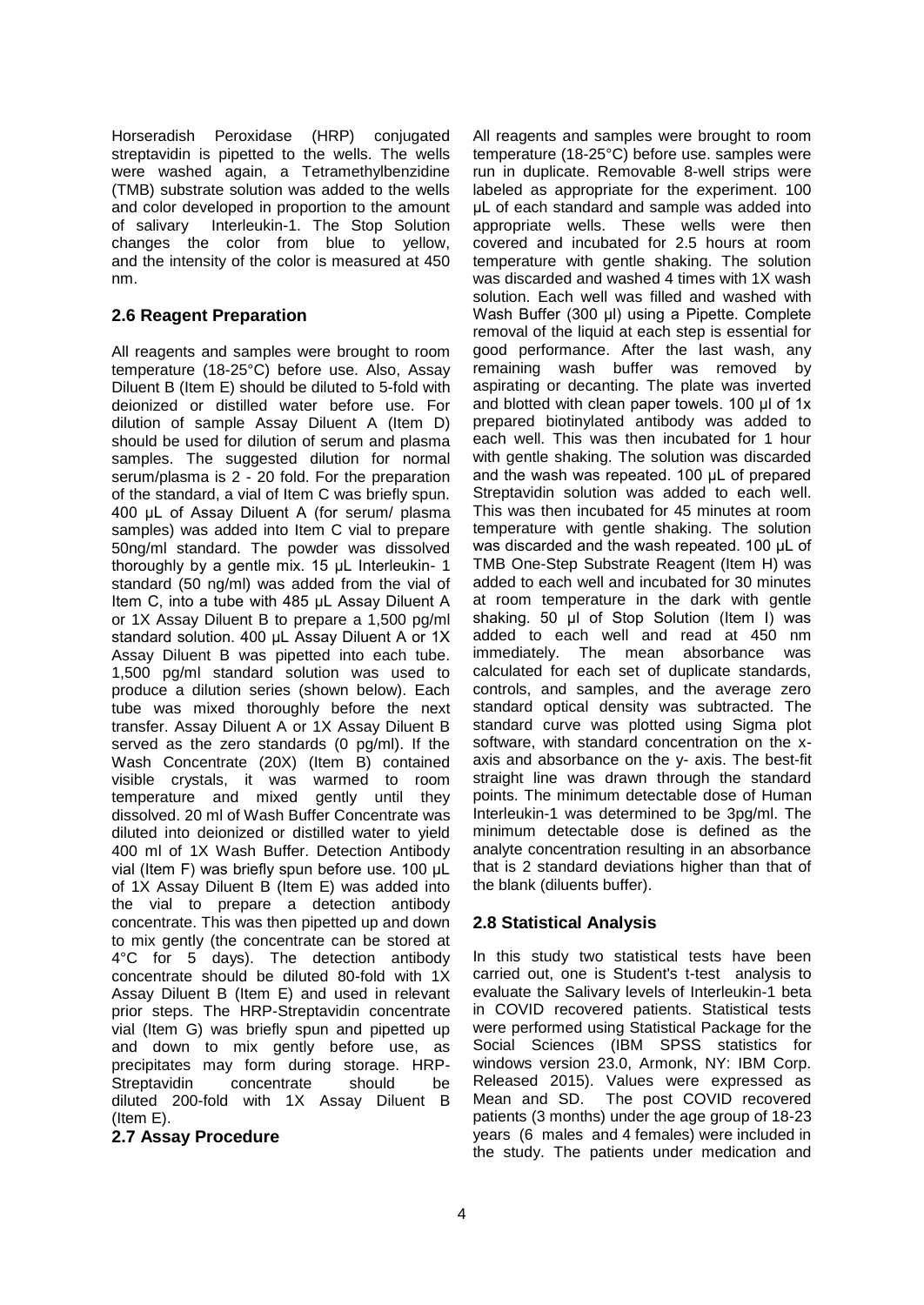other systemic diseases are excluded from the study**.**

#### **3. CLINICAL PRESENTATIONS OF THE PATIENT**

Clinical Presentations of COVID-19 range from asymptomatic/ mild symptoms to severe illness and mortality. Common symptoms include fever, cough, and shortness of breath. In our present study, the patients show symptoms like cough, myalgias and headache are the most commonly reported symptoms.The majority of patients presenting with coronavirus disease (COVID-19) experience a mild illness that can usually be managed in the community. Patients require careful monitoring and early referral to hospital if any signs of clinical deterioration occur. Around 80% of COVID-19 infections present as a mild respiratory illness in a patient who is ambulatory and can generally be managed outside the hospital. Around 15% typically need hospital care (usually for moderate to severe pneumonia), and another 5% have critical illness requiring more intensive support.

# **4. RESULTS**

Salivary Interleukin-1 beta could be commonly used as a biomarker of systemic inflammation, routinely measured in serum blood samples. However salivary samples offer a non-invasive and simply accessible alternative which might improve point of care (POC) testing for inflammation.This study illustrates the group of<br>healthy controls and COVID recovered healthy controls and COVID recovered patients.The group are expressed in pg/ml in which Mean±SD value for healthy controls is 38.60±7.106 and value for COVIDrecovered patients is 31.20±11.50. P-value for healthy controls and COVID recovered patients is 0.118(Table 1).This study also illustrates the assessment of Salivary Interleukin-1 beta levels in healthy controls and covid-19 recovered patients. Each bar represents the Mean±S.D of 20 samples of which 10 are healthy controls and 10 are COVID recovered patients. The Salivary Interleukin-1 beta levels were measured by sandwich ELISA and levels are expressed in pg/ml.The P-value is 0.118 The significance was considered at the levels of  $p<0.05$ . No statistical significance among p<0.05. No statistical significance among healthy and covid-19 recovered patients (Fig. 1).

|  |  |  |  | Table 1. The tabular column illustrates the group of healthy controls |  |  |  |  |  |  |  |
|--|--|--|--|-----------------------------------------------------------------------|--|--|--|--|--|--|--|
|--|--|--|--|-----------------------------------------------------------------------|--|--|--|--|--|--|--|

| <b>Groups</b>                       | Mean±SD           | P value     |
|-------------------------------------|-------------------|-------------|
| Healthy controls (pg/ml)            | 38.60±7.106       | $0.118$ NS* |
| Covid-19 Recovered patients (pg/ml) | $31.20 \pm 11.50$ |             |



**Fig.1. The bar diagram shows that assessment of Salivary IL-1β protein levels in healthy controls and covid-19 recovered patients. Each bar represents the mean ±S.D of 20 samples from each group (n=20). The IL-1β levels were measured by sandwich ELISA and levels are**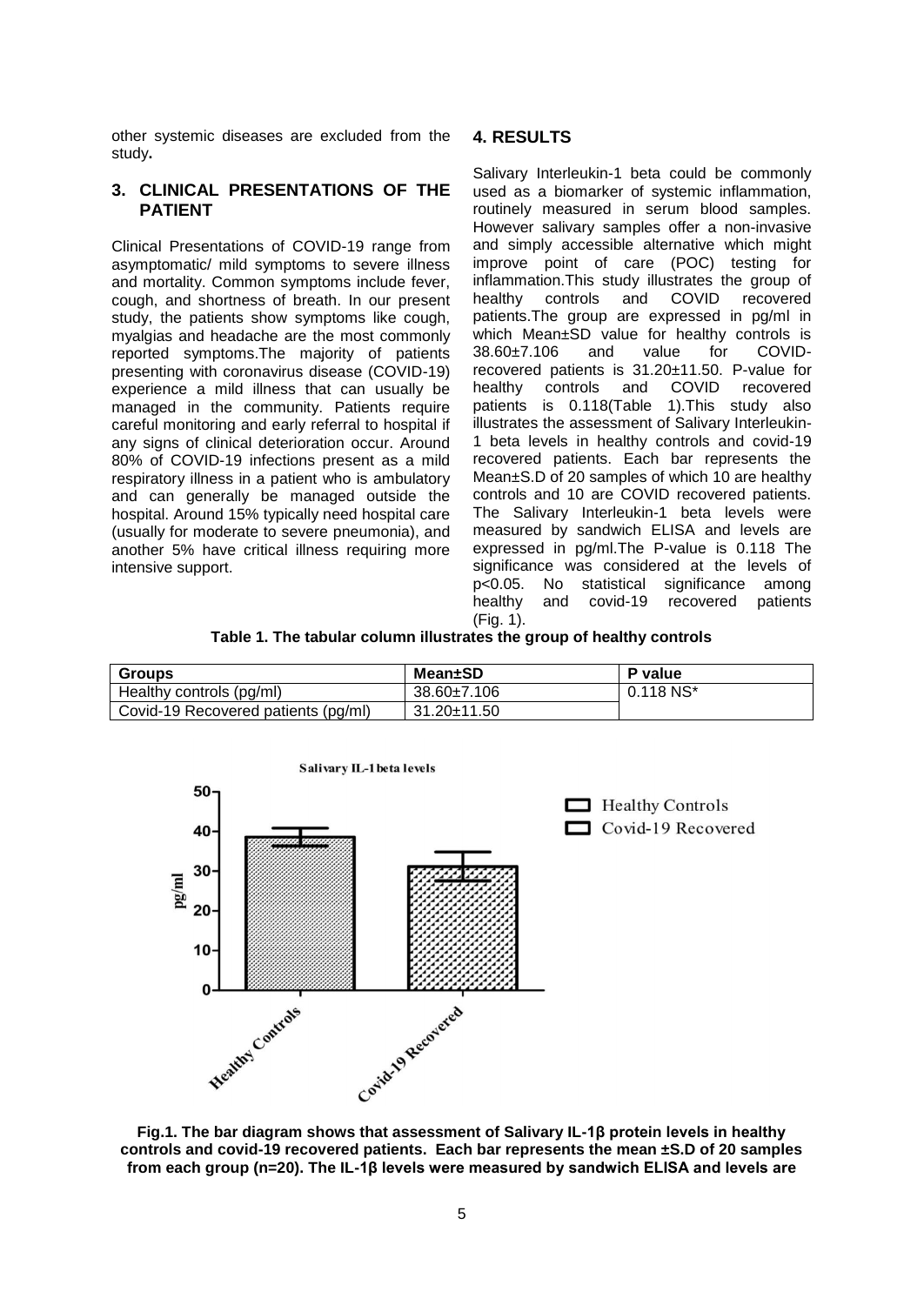#### **expressed in pg/ml. The significance was considered at the levels of p<0.05. No statistical significance among healthy and covid-19 recovered patients**

# **5. DISCUSSION**

In our study we have found that Interleukin-1 is increased for COVID-19 recovered patients when compared with the healthy individuals.We have collected 10 samples from patients who were affected by COVID-19 who have been home quarantined and recovered uneventfully at least 3 months prior to the study and 10 samples were collected from the healthy individuals The salivary sample is collected in the month of August. It has found that Interleukin-1 levels are high.

The cytokine interleukin-1 (IL-1) is a key mediator of the inflammatory response. IL-1 is produced mainly by one type of white blood cell, the macrophage, and another type, the lymphocyte, to fight infections. Anakinra (Kineret) is an IL-1 receptor antagonist that blocks the biologic activity of IL-1. IL-1 receptor antagonist anakinra and remdesivir can be used in the treatment of severe COVID-19 cases. The role of IL-1 in the cytokine storm of anakinra as a potential therapeutic in severe coronavirus infection is established [12].The salivary levels of IL‐1 are significantly elevated in the setting of severe COVID-19 disease.IL-1 is a multifunctional cytokine that transmits cell signaling and regulates immune cells. This factor has a strong proinflammatory effect with multiple biological functions and plays an important role in inflammation, tumorigenesis and haematological diseases.IL‐1 response may suggest that part of the pathogenesis of complicated disease involves a dysregulated and excessive host inflammatory response [13]. IL-1 is the primary trigger for cytokine storms pointing out that peripheral blood IL-1 levels could be used as an independent factor to predict the progression of COVID-19 [14] which is consistent with the results of this study. Therefore, the role of IL-1 in this disease deserves special attention. IL‐1 levels are significantly elevated in the setting of complicated COVID‐19 disease and increased IL‐1 levels to be in turn significantly associated with adverse clinical outcomes [15].

Studies demonstrate that salivary levels of IL‐1 are significantly elevated in the setting of severe Covid‐19 disease [16]. It is increasingly recognised that a dysregulated host immune response to foreign infectious pathogens is integral to the development of target organ

dysfunction and a major contributor to morbidity and mortality [17]. Another study suggests that IL-1 is a pro-inflammatory mediator, inducing both its own production and the synthesis of several secondary inflammatory mediators [18]. Increased IL-1 released in viral infections results in lung and tissue inflammation and fever.The salivary levels of IL-1 can effectively assess disease severity and predict outcome in patients with COVID-19 [18].The inflammatory response plays a critical role in COVID-19 and inflammatory cytokine storm increases the severity of COVID-19. From previous study [19], we understand that IL1-beta, thus produced, results in the inflammation of the lungs, fever and fibrosis to lead to respiratory complications in the infected host. The present study is concordant with other study which says that IL-1 levels could be used as an independent factor to predict the progression of COVID-19 [20].Therefore, the evaluation of salivary levels of IL-1 have a great significance in assessing the severity of COVID-19 and can be used as an independent factor to predict disease risk.

In our study, we found that Interleukin-1 level is increased in Covid recovered patients. Limitations of this study is a limited sample size. However, this concept may be extrapolated to arrive at a scientific understanding of the significance of Salivary Interleukin-1 levels in the COVID recovered patients. In the future, a larger sample size would be used to obtain improved results. Our team has extensive knowledge and research experience that has translate into high quality publications [21].[22–35] ,[36–40].From the results, we can conclude that the amount of salivary Interleukin-1 of COVID-19 patients to be further studied and need to understood better and explore. We have observed a statistically significant increase in the salivary levels of Interleukin-1 in COVID 19 recovered patients.This study has a limited sample size and the duration of time is less.In future, studies can be done with more sample sizes and the biomarker of Interleukin-6 of salivary and serum levels COVID-19 recovered patients can be included.

# **6. CONCLUSION**

Within the limitations of our study, we were able to elucidate the difference of Interleukin-1 levels between COVID recovered patients and healthy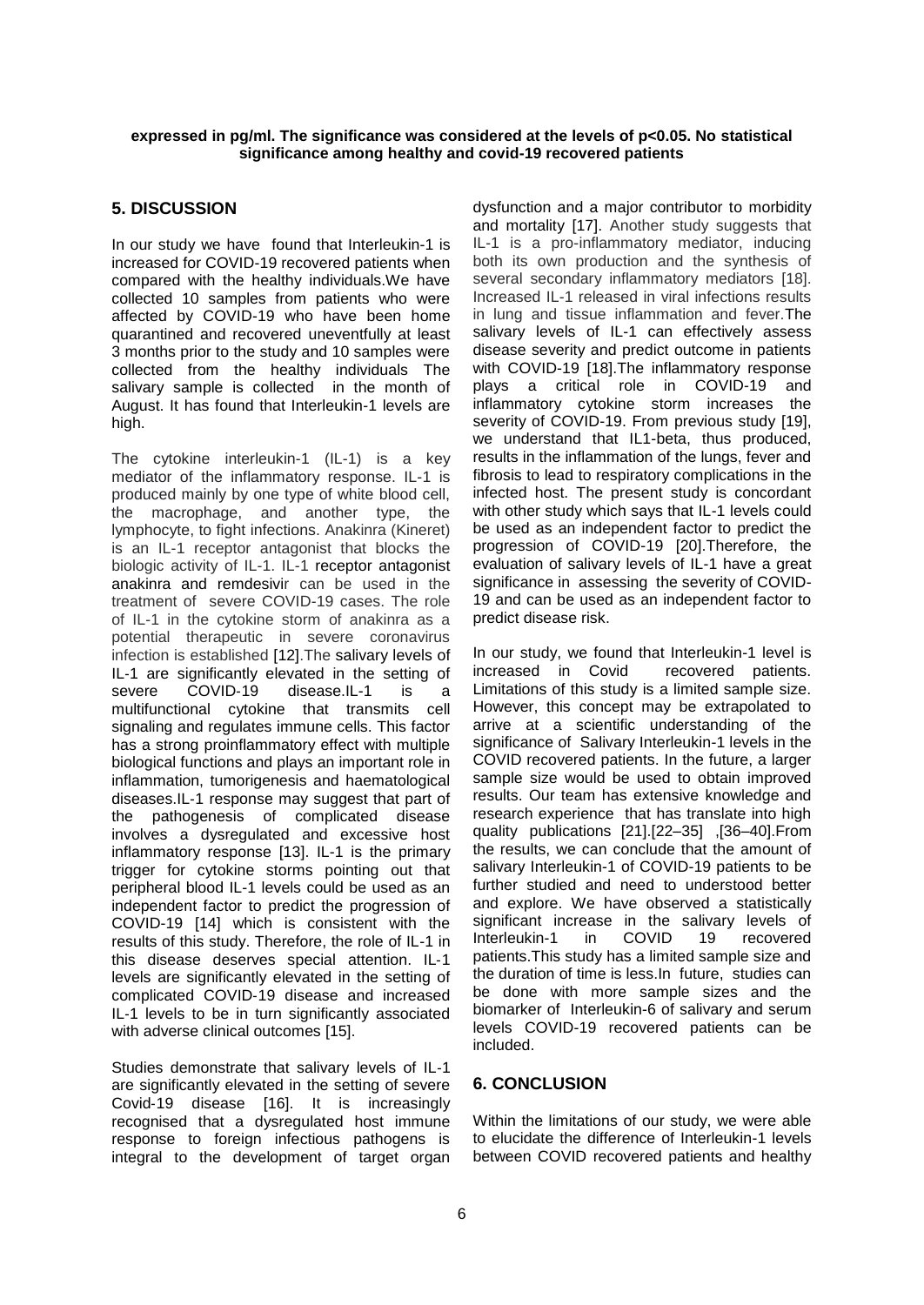individuals. The difference was statistically significant proving that in spite of complete uneventful recovery from COVID infection the individual's inflammatory markers are seen to be at our rise.

# **DISCLAIMER**

The products used for this research are commonly and predominantly use products in our area of research and country. There is absolutely no conflict of interest between the authors and producers of the products because we do not intend to use these products as an avenue for any litigation but for the advancement of knowledge. Also, the research was not funded by the producing company rather it was funded by personal efforts of the authors.

# **CONSENT**

Informed consent was obtained from the patients.

# **ETHICAL APPROVAL**

Before the initiation of the study, clearance was obtained by the Scientific Review Board with Ethical approval number IHEC/SDC/BDS/1990/01.

# **COMPETING INTERESTS**

Authors have declared that no competing interests exist.

# **REFERENCES**

- 1. Koley TK, Dhole M. The COVID-19 Pandemic: The Deadly Coronavirus Outbreak. Taylor & Francis; 2020:162 .
- 2. Rohaun SK. The Emergence of Covid-19 and its Spread Along with Symptoms [Internet]. COVID-19 Pandemic update 2020. 2020:54–72. Available:http://dx.doi.org/10.26524/royal.3 7.4
- 3. Martha L. The Spread of COVID-19. Core Library. 2020:48 .
- 4. Dembic Z. The Cytokines of the Immune System: The Role of Cytokines in Disease Related to Immune Response. Academic Press. 2015:320.
- 5. *Bomford* R, ) BH (phd. Interleukin-1, Inflammation and Disease. Elsevier Science Limited; 1989;330.
- 6. Emsies JG. Saliva as a Diagnostic Biological Fluid and the Human Salivary Proteome. 2019:64.
- 7. Gupta A, Mittal A, Dhakad S, Brijwal M, Soneja M, Srigyan D, et al. Gargle lavage & saliva: Feasible & cheaper alternatives to nasal & throat swabs for diagnosis of COVID-19. Indian J Med Res [Internet]. 2021 Aug 20; Available:http://dx.doi.org/10.4103/ijmr.IJM

R\_4209\_20

- 8. Allicock OM, Petrone ME, Yolda-Carr D, Breban M, Walsh H, Watkins AE, et al. Evaluation of saliva self-collection devices for SARS-CoV-2 diagnostics. medRxiv [Internet]. 2021 Jul 3; Available:http://dx.doi.org/10.1101/2021.02 .01.21250946
- 9. Cavalli G, De Luca G, Campochiaro C, Della-Torre E, Ripa M, Canetti D, et al. Interleukin-1 blockade with high-dose anakinra in patients with COVID-19, acute respiratory distress syndrome, and hyperinflammation: a retrospective cohort study. Lancet Rheumatol. 2020 Jun;2(6):e325–31.
- 10. Steinhardt MJ, Wiebecke S, Weismann D, Frantz S, Tony HP, Klinker H, et al. Biomarker-guided application of low-dose anakinra in an acute respiratory distress syndrome patient with severe COVID-19 and cytokine release syndrome [Internet]. Scandinavian Journal of Rheumatology. 2020;49:414–6.

Available:http://dx.doi.org/10.1080/030097 42.2020.1789734

- 11. Martis A, Gusetu G, Cismaru G, Zdrenghea D, Leucuta D-C, Pop D. Improvement of Cognitive Function and Interleukin 1 Beta Serum Concentrations Following Cardiac Pacemaker Implantation in Patients with Symptomatic Bradycardia. J Pers Med [Internet]. 2021 Aug 5;11(8). Available:http://dx.doi.org/10.3390/jpm110 80770
- 12. Somagutta MKR, Lourdes Pormento MK, Hamid P, Hamdan A, Khan MA, Desir R, et al. The Safety and Efficacy of Anakinra, an Interleukin-1 Antagonist in Severe Cases of COVID-19: A Systematic Review and Meta-Analysis. Infect Chemother. 2021 Jun;53(2):221–37.
- 13. Salvatierra J, Aomar-Millán IF, Hernández-Quero J. Interleukin-1 and interleukin-6 inhibition in patients with COVID-19 and hyperinflammation [Internet]. The Lancet Rheumatology. 2021;3:e248. Available: http://dx.doi.org/10.1016/s2665- 9913(21)00064-3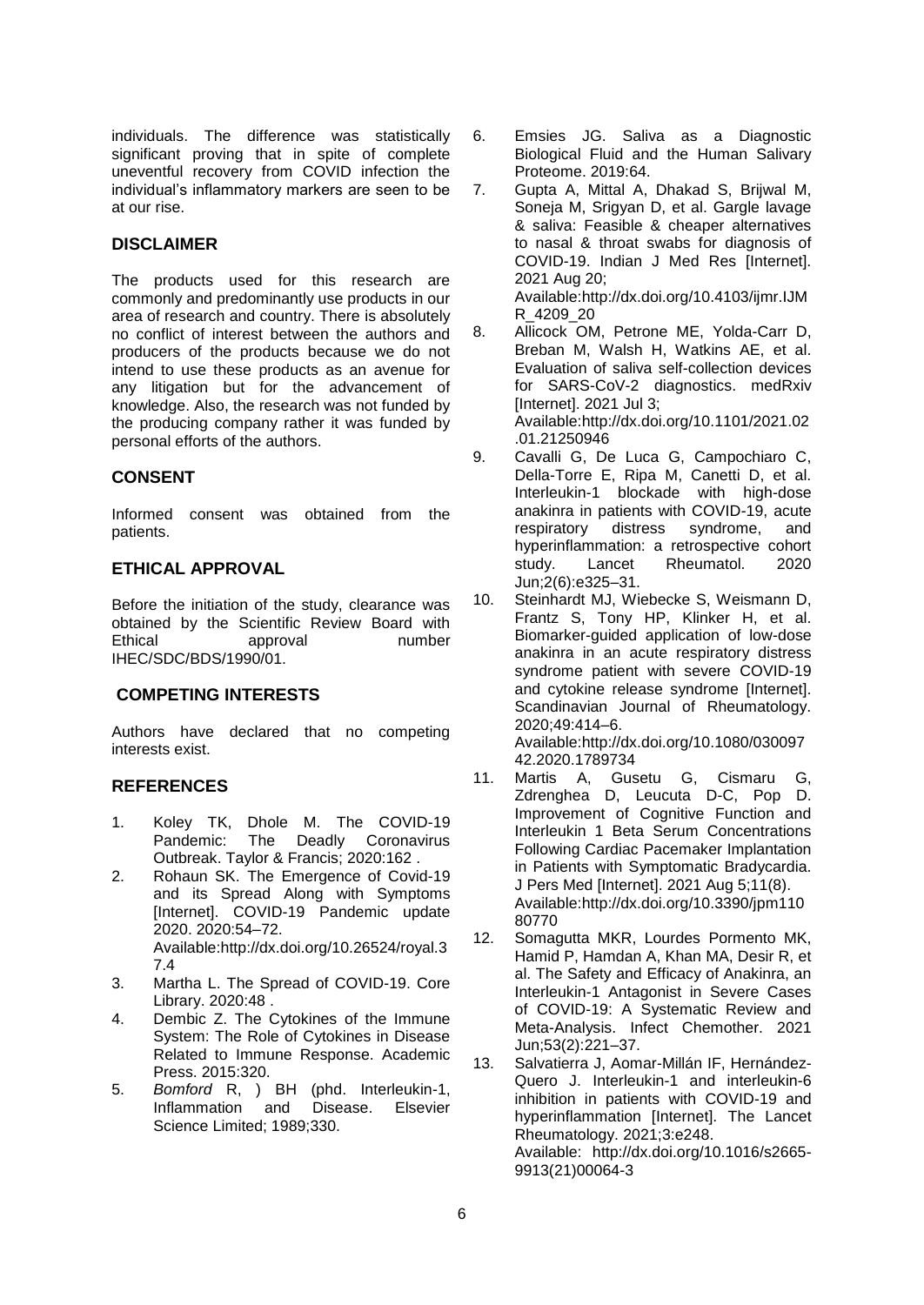- 14. van de Veerdonk FL, Netea MG. Blocking IL-1 to prevent respiratory failure in COVID-19. Crit Care. 2020 Jul 18;24(1):445.
- 15. Çevik-Aras H, Isik-Altun F, Kilic-Tok H, Naoumova J. Monitoring Salivary Levels of Interleukin 1 Beta (IL-1) and Vascular Endothelial Growth Factor (VEGF) for Two Years of Orthodontic Treatment: A<br>Prospective Pilot Study. Mediators Prospective Pilot Study. Mediators Inflamm. 2021 May 24;2021:9967311.
- 16. Nicola GFD, De Nicola GF, Nichols CE. PanDDA analysis group deposition<br>INTERLEUKIN-1 BETA -- Fragment INTERLEUKIN-1 BETA -- Fragment Z1262246195 in complex with INTERLEUKIN-1 BETA [Internet]. 2020. Available:http://dx.doi.org/10.2210/pdb5r85 /pdb
- 17. Conti P, Caraffa A, Gallenga CE, Ross R, Kritas SK, Frydas I, et al. IL-1 induces throboxane-A2 (TxA2) in COVID-19 causing inflammation and micro-thrombi: inhibitory effect of the IL-1 receptor antagonist (IL-1Ra). J Biol Regul Homeost Agents. 2020 Sep;34(5):1623–7.
- 18. Landi L, Ravaglia C, Russo E, Cataleta P, Fusari M, Boschi A, et al. Blockage of interleukin-1β with canakinumab in patients with Covid-19. Sci Rep. 2020 Dec 11;10(1):21775.
- 19. Kusaka Y, Cullen RT, Donaldson K. Immunomodulation in mineral dustexposed lungs: stimulatory effect and interleukin-1 release by neutrophils from quartz-elicited alveolitis [Internet]. Vol. 80, Clinical & Experimental Immunology. 2008. p. 293–8.

Available: http://dx.doi.org/10.1111/j.1365- 2249.1990.tb05250.x

- 20. Ye X. Effect of Interleukin-1[beta] on Alveolar Fluid Clearance in Preterm Guinea Pig Lungs. 2002:234.
- 21. Anita R, Paramasivam A, Priyadharsini JV, Chitra S. The m6A readers YTHDF1 and YTHDF3 aberrations associated with metastasis and predict poor prognosis in breast cancer patients. Am J Cancer Res. 2020 Aug 1;10(8):2546–54.
- 22. Jayaseelan VP, Paramasivam A. Emerging role of NET inhibitors in cardiovascular diseases. Hypertens Res. 2020 Dec: 43(12): 1459-61.
- 23. Sivakumar S, Smiline Girija AS, Vijayashree Priyadharsini J. Evaluation of the inhibitory effect of caffeic acid and gallic acid on tetR and tetM efflux pumps mediating tetracycline resistance in Streptococcus sp., using computational

approach. Journal of King Saud University - Science. 2020 Jan 1;32(1):904–9.

- 24. Smiline Girija AS. Delineating the Immuno-Dominant Antigenic Vaccine Peptides Against gacS-Sensor Kinase in Acinetobacter baumannii: An in silico Investigational Approach. Front Microbiol. 2020 Sep 8;11:2078.
- 25. Iswarya Jaisankar A, Smiline Girija AS, Gunasekaran S, Vijayashree Priyadharsini J. Molecular characterisation of csgA gene among ESBL strains of A. baumannii and targeting with essential oil compounds from Azadirachta indica. Journal of King Saud University - Science. 2020 Dec 1;32(8):3380–7.
- 26. Girija ASS. Fox3+ CD25+ CD4+ Tregulatory cells may transform the nCoV's final destiny to CNS! J Med Virol [Internet]. 2020 Sep 3; Available:http://dx.doi.org/10.1002/jmv.264 82
- 27. Jayaseelan VP, Ramesh A, Arumugam P. Breast cancer and DDT: putative interactions, associated gene alterations, and molecular pathways. Environ Sci Pollut Res Int. 2021 Jun;28(21):27162–73.
- 28. Arumugam P, George R, Jayaseelan VP. Aberrations of m6A regulators are associated with tumorigenesis and metastasis in head and neck squamous cell carcinoma. Arch Oral Biol. 2021 Feb;122:105030.
- 29. Kumar SP, Girija ASS, Priyadharsini JV. Targeting NM23-H1-mediated inhibition of tumour metastasis in viral hepatitis with bioactive compounds from Ganoderma lucidum: A computational study. pharmaceutical- sciences [Internet]. 2020;82(2). Available:https://www.ijpsonline.com/article

s/targeting-nm23h1mediated-inhibition-oftumour-metastasis-in-viral-hepatitis-withbioactive-compounds-from-ganodermalucidum-a-comp-3883.html

- 30. Girija SA, Priyadharsini JV, Paramasivam A. Prevalence of carbapenem-hydrolyzing OXA-type β-lactamases among Acinetobacter baumannii in patients with severe urinary tract infection. Acta Microbiol Immunol Hung. 2019 Dec 9; 67(1):49–55.
- 31. Priyadharsini JV, Paramasivam A. RNA editors: key regulators of viral response in cancer patients. Epigenomics. 2021 Feb;13(3):165–7.
- 32. Mathivadani V, Smiline AS, Priyadharsini JV. Targeting Epstein-Barr virus nuclear antigen 1 (EBNA-1) with Murraya koengii